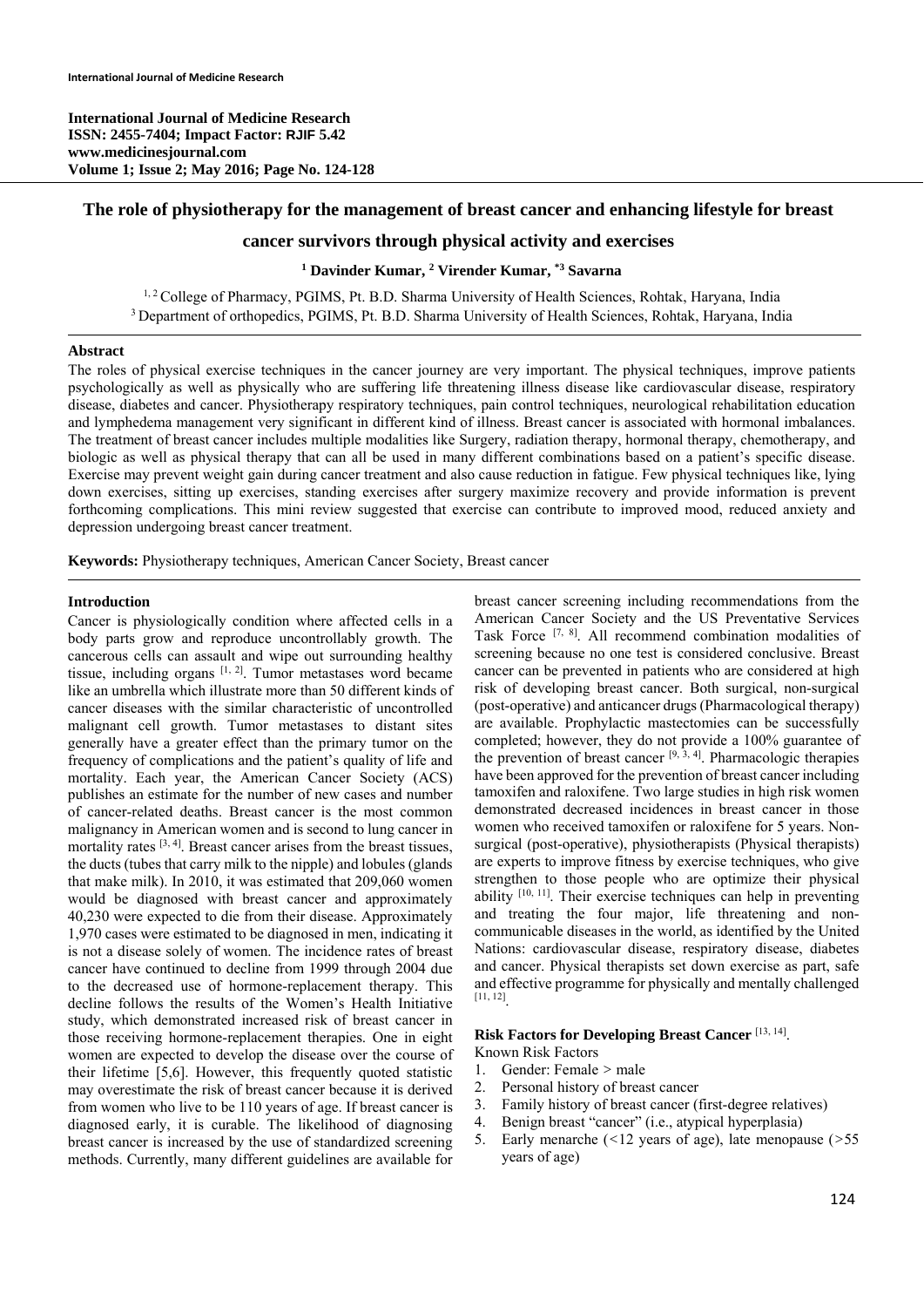#### **International Journal of Medicine Research**

- 6. Late first pregnancy ( $\geq$  30 years) or no pregnancy
- 7. Advancing age
- 8. Long-term use of hormone-replacement therapy (estrogen)
- 9. Previous chest wall irradiation

#### Possible Risk Factors

- 1. Alcohol
- 2. Obesity
- 3. High-fat diet

#### **Stages of breast Cancer** [15].

The information collected on tumor size and how it has spread around within breast and organs (T), lymph node involvement (N), and the presence or absence of distant metastases (M) by using TNM staging system. Once the T, N, and M are determined, a stage of 0, I, II, III, or IV is assigned [Figure 1], with stage 0 being in situ, stage I being early stage invasive cancer, and stage IV being the most advanced. The commonly used system in clinical trials is TNM [Figure 2].







**Fig 2:** Stages of breast Cancer

**Role of Physiotherapy in breast cancer and their techniques**  Physiotherapy or physical therapy is part of rehabilitation back to the times of Hippocrates, who acknowledged that blood circulation of body parts by the physical exercise to be encouraged for a patient's recovery from any kind of illness. The recognition of physiotherapy and its outcomes were well-known during the polio outbreak in the 1950's when it became main rehabilitation technique in prevention the disabling effects diseases. Treatment modalities by physiotherapy can be broadly

divided into three categories which include physical therapy like massage therapy, spray and stretch technique, therapeutic exercise, physical activity and yoga<sup>[16, 17]</sup>. Electrotherapy methods are like TENS (Transcutaneous Electrical Nerve Stimulation), MENS (Micro Current Electrical Nerve Stimulation, Electro acupuncture ,Short Wave Diathermy, Micro Wave Diathermy, Ultra Violet Radiation, Infra Radiation, Ultra sound therapy, Lasers, Iontophoresis and thermal modalities like hot packs, paraffin wax's, ice packs, ice massage,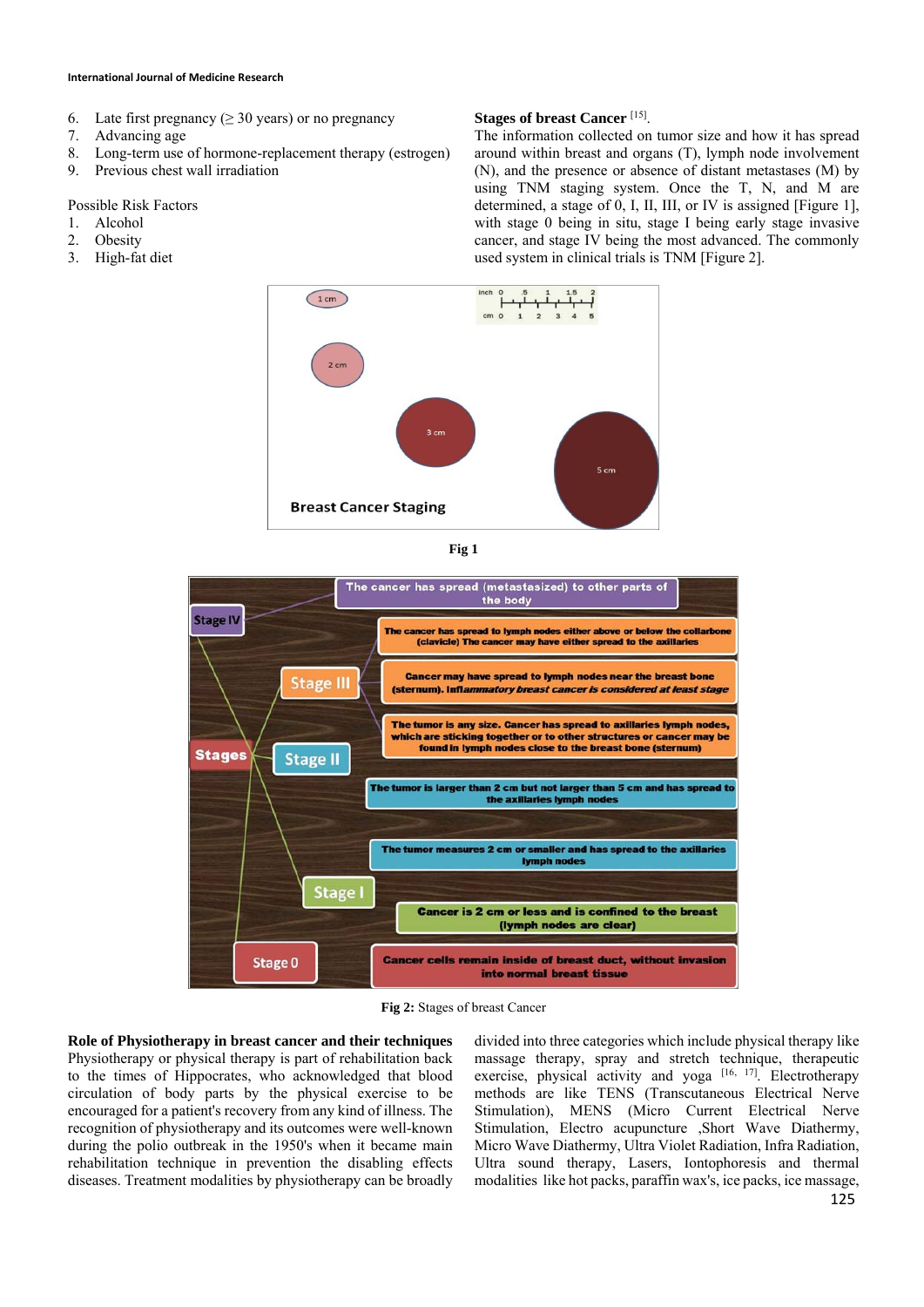cold spray are also recommended [18].

Physiotherapy or physical therapy is part of rehabilitation during the hospital period, particularly in the postoperative phase in breast cancer. Patients are instructed how to protect it against acute infection factors and the risk of lymphedema in breast cancer. Along with the improved survival rates, the quality of life in patients who have been cured of their cancer has become an important issue. ACMS (American College of Sports Medicine) recommended programmes and physical activities for breast cancer patients' that they immediate go for post-surgical<br>physiotherapy  $[19, 20]$  According to physio-experts physiotherapy [19, 20]. According to physio-experts recommendations strengthen exercise should be 50% of one repetition maximum (1RM) carried out 5-7 days per week. The long-term goal of rehabilitation is to return the person to work, domestic activities and social interaction with as few physical deficits as possible. To achieve this, intervention should occur as soon as the like hood of disability is anticipated [23, 24]. From the first follow-up for rehabilitation the impaired shoulder movements in relation to post-operative incidence show an increase in range of motion that vary from 10% to as high as 45%. Factors related to impaired shoulder movements are older age, nonparticipation in physical exercise programmes, and subcutaneous fibrosis. But Physiotherapy or physical therapy is part of rehabilitation improve shoulder movements breast cancer patients by number of different physical techniques [25, 27].

The physical techniques, improve patients psychologically as well as physically health whose are suffering life threatening illness. The following type of techniques are Suggested for breast cancer patients [28, 31].

# **1. lying down techniques (exercises)**

- 1.1 Wand exercise
- 1.2 Elbow winging

**2. Sitting up techniques (exercises)** 

- 2.1 Shoulder blade
- 2.2 Shoulder blade squeeze
- 2.3 Side bending

## **3. Standing techniques (exercises)**

- 3.1 Chest wall stretch
- 3.2 Shoulder stretch

# **1. Lying down techniques (exercises)**

These exercises can be done on a bed or the floor. Lie on your back with your knees and hips bent and your feet flat.

## **1.1 Wand exercise**

This exercise helps increase the forward motion of patient shoulders. The exercise needed broom handle, yardstick, or other stick-like object to use as the wand. (Figure 3)





# **1.2 Elbow winging**

This exercise helps increase the movement in the front of chest and shoulder this exercise takes 6 to 7 weeks of regular exercise before your elbows get close to the bed or floor. (Figure 4)



#### **2. Sitting up techniques (exercises) 2.1 Shoulder blade Exercises**

This exercise helps increase your shoulder blade movement. Figure 5





## **2.2 Shoulder blade squeeze**

This helps increase shoulder blade movement. Figure 6



# **2.3 Side bending**

This technique helps increase movement of your trunk and body. Figure 7.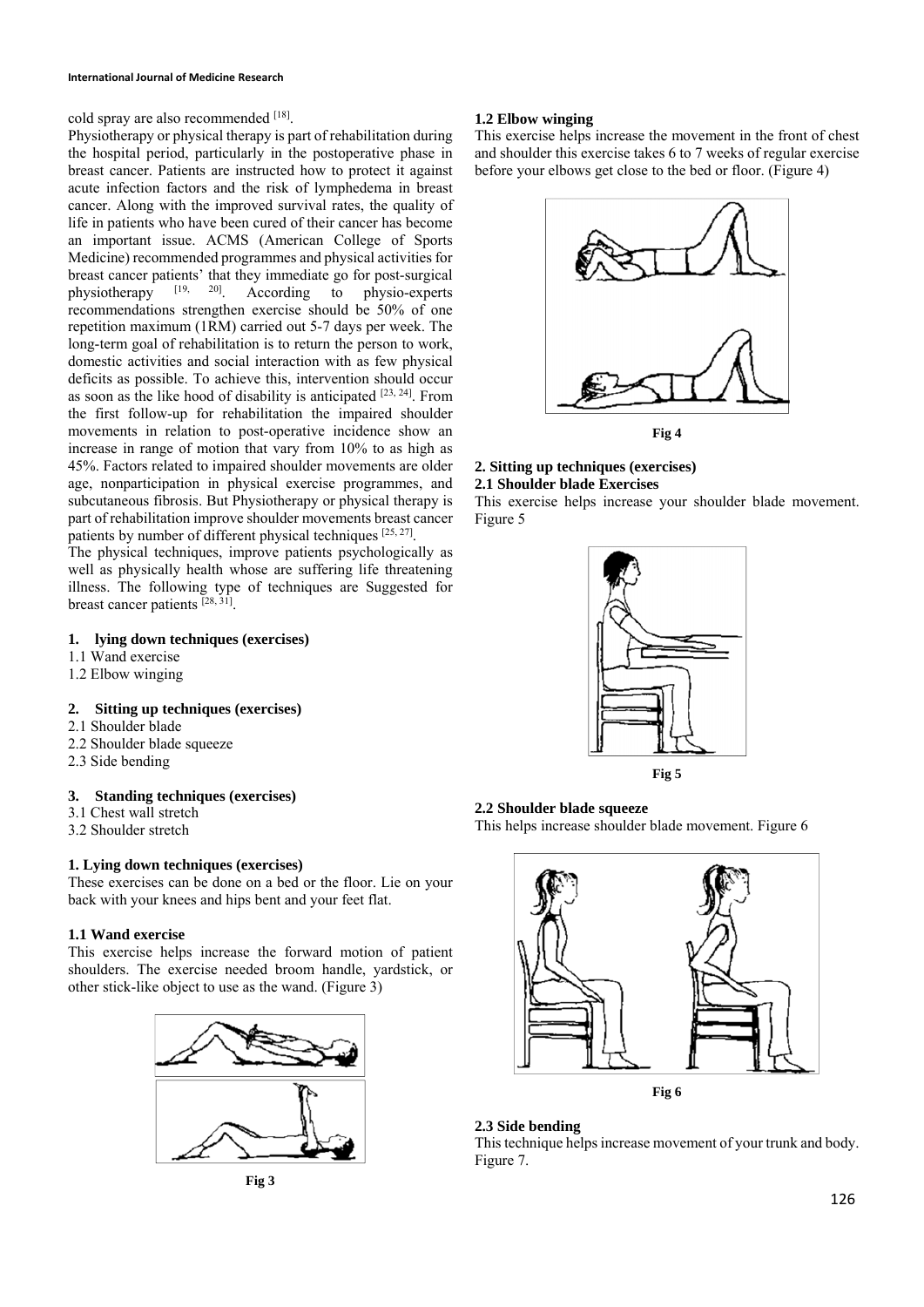

**Fig 7** 

# **3. Standing techniques (exercises) 3.1 Chest wall stretch**

This exercise helps stretch your chest. (Figure 8)



**Fig 8** 

#### **3.2 Shoulder stretch**

This exercise helps increase the mobility in your shoulder. (Figure 9)





#### **Conclusion**

The Physiotherapist understands the patients underlying pathological condition. This review suggested that exercise can contribute to improved mood, reduced anxiety and depression suffering breast cancer treatment. Exercise may prevent weight gain during cancer treatment and cause reduction in fatigue; it may also be useful in alleviating menopausal symptoms in breast cancer survivors who experience early menopause. Physical techniques may also reduce the risk of other chronic disease among survivors. The review showed that it is safe for breast cancer patients to exercise, but what type of exercise is the most effective for individuals with specific problems.

#### **Acknowledgements**

I would like to express my deepest gratitude to Dr. Jasbir Singh, Assistant Professor, College of Pharmacy, PGIMS Rohtak, for his excellent guidance to complete the review.

#### **References**

- 1. Poole K, Fallowfield L. The psychological impact of postoperative arm morbidity following axillary surgery for breast cancer: a critical review. The Breast, 2002; 11:81-87.
- 2. Vignes S, Porcher R, Arrault M, Dupuy A. Factors influencing breast cancer-related lymphedema volume after intensive decongestive physiotherapy". Support Care Cancer. 2011; 19(7):935-940.
- 3. NLN Medical Advisory Committee. Position Statement of the National Lymphedema Network: Exercise, 2013.
- 4. Accessed at www.lymphnet.org/resources/position-paperexercise on 2016.
- 5. Nielsen I, Gordon S, Selby A. Breast cancer-related lymphoedema risk reduction advice: a challenge for health professionals. Cancer Treat Rev. 2008; 34(7):621-628.
- 6. Kaur H. Saini S. Peer S, Singh J. Current therapies and novel targets in treatment of breast cancer. Sys Rev Pharm, 2010; 1(1):40-49.
- 7. Internaltional Society of Lymphology The diagnosis and treatment of peripheral lymphedema Consensus Document of the International Society of Lymphology. Lymphology. 2013; 46(1):1-11.
- 8. Petrek JA, Senie RT, Peters M, Rosen PP. "Lymphedema in a cohort of breast carcinoma survivors 20 years after diagnosis". Cancer. 2001; 92(6):1368-1377.
- 9. Hayes SC, Johansson K, Stout NL. Upper-body morbidity after breast cancer: incidence and evidence for evaluation, prevention, and management within a prospective surveillance model of care". Cancer. 2012, 118(8):2237- 2249.
- 10. Rutgers EJ. Sentinel node procedure in breast carcinoma: a valid tool to omit unnecessary axillary treatment or even more". Eur J. Cancer. 2004; 40:182-186.
- 11. Anderson RT, Kimmick GG, McCoy TP. A randomized trial of exercise on well-being and function following breast cancer surgery: the restore trial. J. Cancer Surviv. 2012; 6(2):172-181
- 12. Tasmuth T. Chronic pain and other symptoms following treatment for breast cancer [dissertation]. Helsinki: University of Helsinki, 1997.
- 13. Petito EL, Nazário AC, Martinelli SE, Facina G, De Gutiérrez MG. Application of a domicile-based exercise program for shoulder rehabilitation after breast cancer surgery". Rev Lat Am Enfermagem. 2012; 20(1):35-43.
- 14. Showalter SL, Brown JC, Cheville AL, Fisher CS, Sataloff D, Schmitz KH. Lifestyle risk factors associated with arm swelling among women with breast cancer". Ann Surg Oncol. 2013; 20(3):842-849.